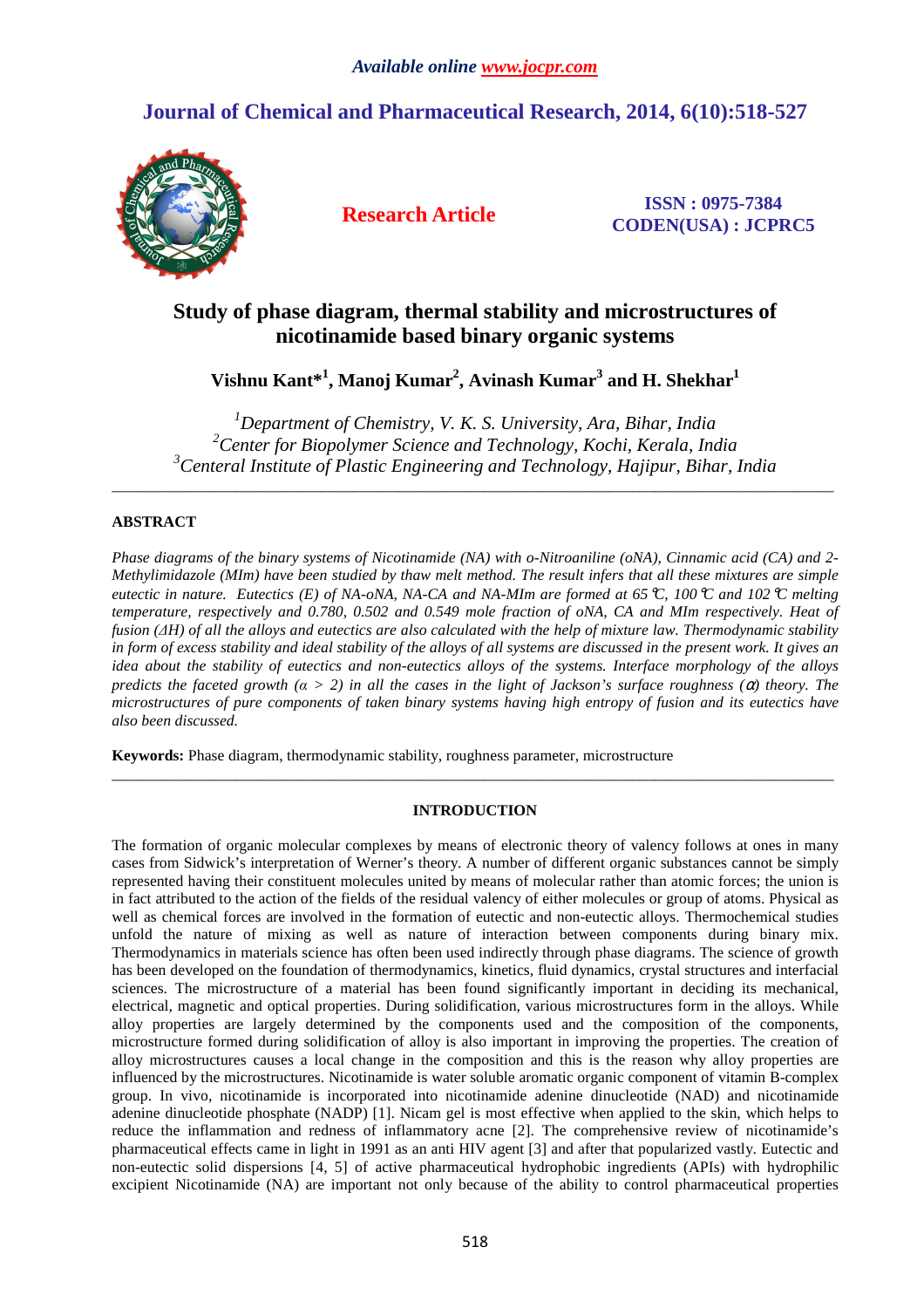without changing covalent bonds but also they can be used in the design [6] of new materials. In recent years, advances in supramolecular engineering and chemistry have motivated to extend research on the design of pharmaceutical materials by directing molecular association of different components in the crystalline state to form binary/ternary solid dispersions of potential interest. Pharmaceutical properties of some binary solid dispersion have also been reported [7, 8] by their enhanced solubility, dissolution rate, hygroscopicity, and chemical stability. Eutectic mixture formation between nicotinamide based drugs and hydrophilic carriers were investigated [9] recently to reduce the drug particle size, and increases the dissolution rate and thus changes the biopharmaceutical properties. The main objective of this paper is to introduce the quantitative link between phase diagrams and thermodynamic properties of Nicotinamide (NA) based binary organic systems with Cinnamic acid (CA), onitroaniline (oNA) and 2-methylimidazole (MIm). The solid-liquid equilibrium phase diagram, interfacial studies and investigation of microstructures of eutectic and non-eutectic alloys of all the systems are discussed.

*\_\_\_\_\_\_\_\_\_\_\_\_\_\_\_\_\_\_\_\_\_\_\_\_\_\_\_\_\_\_\_\_\_\_\_\_\_\_\_\_\_\_\_\_\_\_\_\_\_\_\_\_\_\_\_\_\_\_\_\_\_\_\_\_\_\_\_\_\_\_\_\_\_\_\_\_\_\_*

## **EXPERIMENTAL SECTION**

Nicotinamide (Thomas Baker, Bombey) and Cinnamic acid (G. S. Chemical, New Delhi) were purified by successive re-crystallization from boiling water while o-Nitroaniline (G. S. Chemical, New Delhi) and 2- Methylimidazole (G. S. Chemical, New Delhi) were directly taken for investigation. The melting point (experimental value) of nicotinamide, o-nitroaniline, cinnamic acid and 2-methylimidazole was found to be 128°C, 74°C, 132°C and 143°C, respectively. The solid-liquid equilibrium data of all system were determined by the Thawmelt method [10, 11]. Mixtures of different composition were made in glass test tubes by repeated heating and followed by chilling in ice. The melting and thaw temperatures were determined in a Toshniwal melting point apparatus using a precision thermometer  $(\pm 0.1^{\circ}C)$ . The heater was regulated to rise in temperature by more than 1°C every five minutes.

To study the microstructure of the pure components and eutectics, a small sample was taken on a well washed and dried glass slide and placed in an oven maintained at a temperature slightly above the melting point of the sample. On complete melting a cover-slip was glided over the melt and allowed to cool. After a few minutes, the supercooled melt was nucleated by the solid of the same composition and care was taken to have unidirectional freezing [12]. After the complete freezing, the slide was placed on the platform of an SES, DMS-01, digital microscope where observation of the different regions of the slide was carried out.

#### **RESULTS AND DISCUSSION**

#### *Phase diagram (SLE) study*

Thermodynamics in materials science has often been used indirectly through phase diagrams. The solid-liquid equilibria [13, 14] (SLE) data of NA –oNA, NA-CA and NA-MIm systems determined by the Thaw melt method is reported in the form of temperature-composition curve (Fig.1,  $2 \& 3$ ). All systems show the formation of simple eutectic [15, 16]. The melting point of NA (128°C) decreases on the addition of second component and further attains minimum and then increases. At the eutectic temperature, two phases (a liquid phase L and two solid phases  $S_1$  and  $S_2$ ) are at equilibrium and

$$
L \xrightarrow{\text{Cooling}} S_1 + S_2
$$

the system is invariant. The equilibrium involved among the phases are represented by the diagram



where in the eutectic region indicated by L a homogenous binary liquid solution exists, while the two solid phases exist below the horizontal line. In the case, in region located on the left side of the diagram a binary liquid and solid NA co-exist, while the region located on the right side of the diagram a binary liquid and second component coexist equilibrium (note that  $S_1$  is solid NA, while  $S_2$  is solid second component).

The chemical interaction between two components in a binary system leads to an association of molecules in definite quantities. Physical as well as chemical forces are involved in the formation of eutectic and non-eutectic alloys. Thermochemical studies unfold the nature of mixing as well as nature of interactions between components of a binary mix.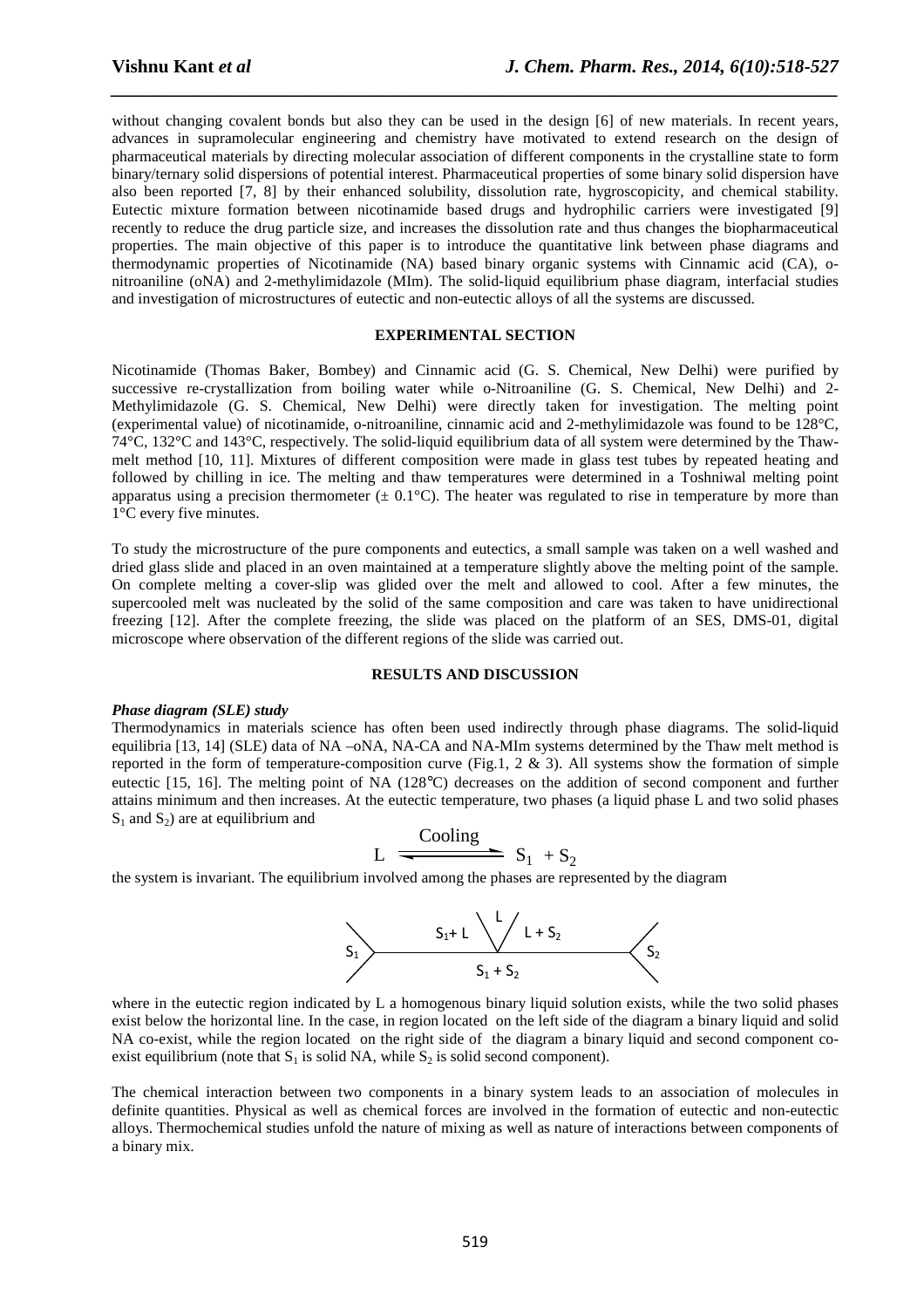## *Nicotinamide* (NA) – o-Nitroaniline (oNA) System

The solid-liquid equilibrium data of NA-oNA system was determined by Thaw-melt method exhibit formation of a simple eutectic (Fig. 1) at  $0.780$  mole fraction of second component o-nitroaniline and at melting temperature  $65^{\circ}$ C.

*\_\_\_\_\_\_\_\_\_\_\_\_\_\_\_\_\_\_\_\_\_\_\_\_\_\_\_\_\_\_\_\_\_\_\_\_\_\_\_\_\_\_\_\_\_\_\_\_\_\_\_\_\_\_\_\_\_\_\_\_\_\_\_\_\_\_\_\_\_\_\_\_\_\_\_\_\_\_*



*Nicotinamide (NA) – Cinnamic acid (CA) System*

The solid-liquid phase diagram of NA-CA system shows simple eutectic shown in Fig. 2. Eutectic of NA-CA system is formed at 100°C and 0.502 mole fraction of Cinnamic acid. The chemical interaction between two components in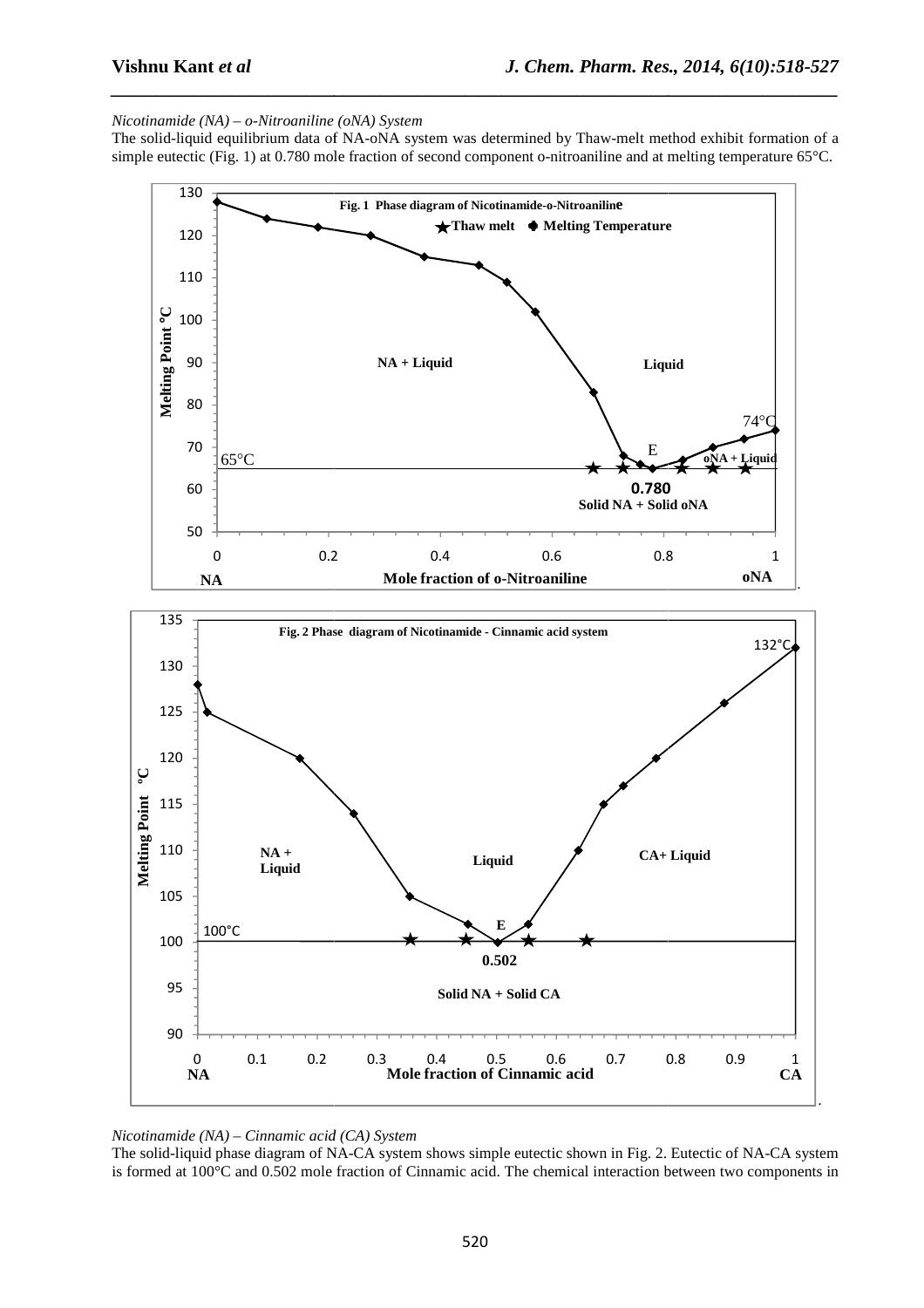a binary system leads to an association of molecules in definite quantities. Physical as well as chemical forces are involved in the formation of eutectic and non-eutectic alloys.

*\_\_\_\_\_\_\_\_\_\_\_\_\_\_\_\_\_\_\_\_\_\_\_\_\_\_\_\_\_\_\_\_\_\_\_\_\_\_\_\_\_\_\_\_\_\_\_\_\_\_\_\_\_\_\_\_\_\_\_\_\_\_\_\_\_\_\_\_\_\_\_\_\_\_\_\_\_\_*

## *Nicotinamide(NA) – 2-Methylimidazole(MIm) System*

The solid-liquid equilibrium phase diagram of NA-MIm system determined by the thaw melt method is reported in the form of temperature-composition curve (Fig. 3) [17]. NA-MIm system shows the formation of simple eutectic. Eutectic of NA-MIm is formed at 102°C and 0.451 mole fraction of MIm.



## *Thermochemistry*

The enthalpy of fusion of pure NA, oNA, CA and MIm are 25.40, 16.10, 23.14 and 12.67 kJ/mol, respectively. The enthalpy of fusion of eutectic (E) and non-eutectic alloys of all systems are calculated by the mixture law using equation [18]

$$
(\Delta H)_e = \chi_{NA} \ \Delta H_{NA} + \chi_{oNA} \Delta H_{oNA}
$$
 (1)

where χ and ΔH are the mole fraction and the heat of fusion of the component indicated by the subscript, respectively. The enthalpy of fusion values of binary alloys and eutectic (E) of all three systems taken are reported in Table 1.

The activity coefficient/activity of components for the systems has been calculated from the equation [19] given below

$$
-ln\chi_i^l\gamma_i^l = \frac{\Delta H_i}{R} \left(\frac{1}{T_e} - \frac{1}{T_i}\right)
$$
\n(2)

 $a_i = \chi_i \gamma_I$ (3)

where  $a_i$  and  $\gamma_i^1$  is activity and activity coefficient of the component *i* in the liquid phase respectively,  $\Delta H_i$  is the heat of fusion of component i at melting point  $T_i$  and R is the gas constant.  $T_e$  is the melting temperature of alloy.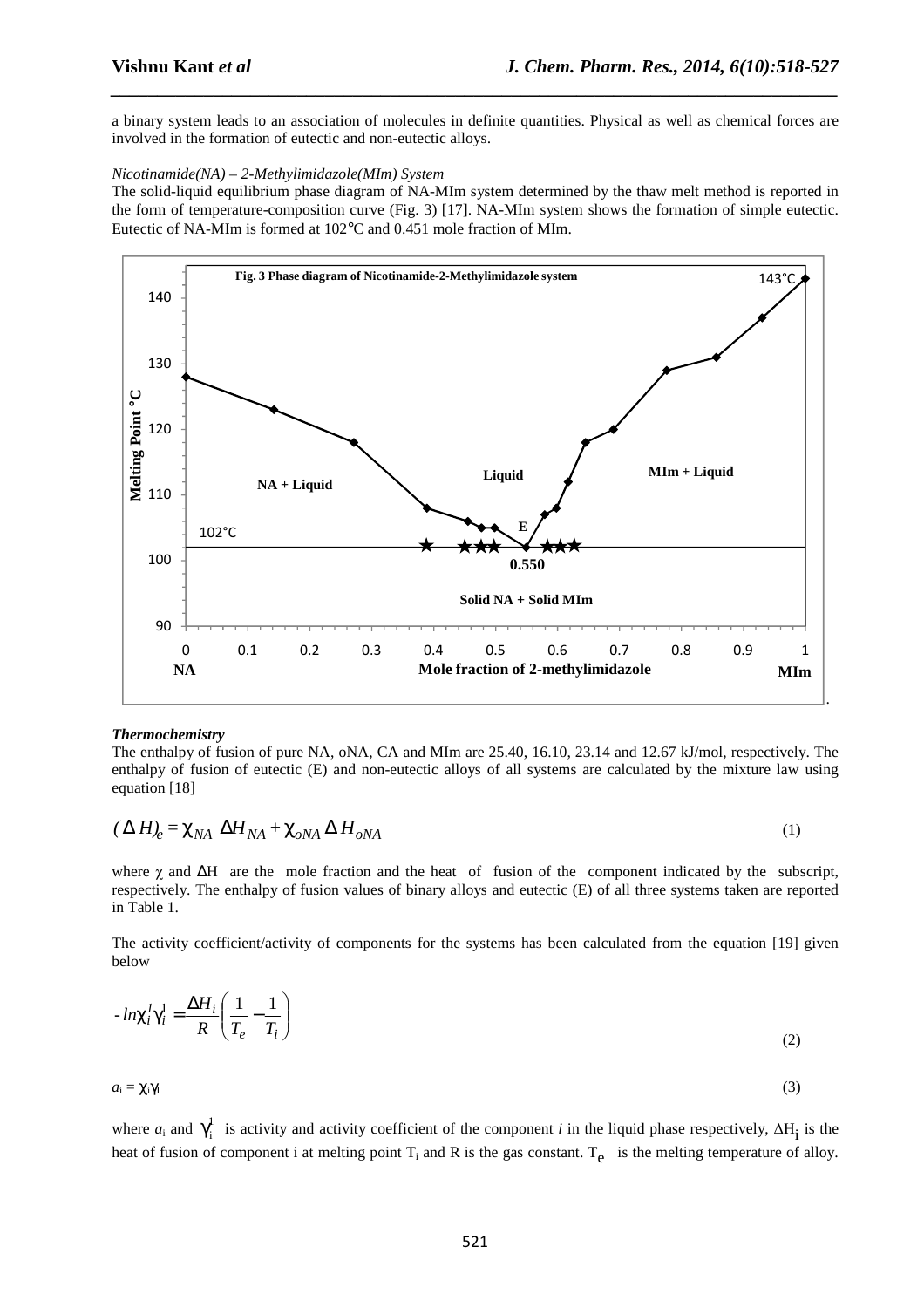Using the values of activity and activity coefficient (Table 1) of the components in alloys stability, excess stability and ideal stability have been computed.

*\_\_\_\_\_\_\_\_\_\_\_\_\_\_\_\_\_\_\_\_\_\_\_\_\_\_\_\_\_\_\_\_\_\_\_\_\_\_\_\_\_\_\_\_\_\_\_\_\_\_\_\_\_\_\_\_\_\_\_\_\_\_\_\_\_\_\_\_\_\_\_\_\_\_\_\_\_\_*

| <b>Alloy</b>    | χi                    | <b>MP</b>        | ΔH                        | α    | $a_i$ | γ     |  |
|-----------------|-----------------------|------------------|---------------------------|------|-------|-------|--|
|                 | $(i = 2nd component)$ | $({}^{\circ}C)$  | (kJ/mol)<br>NA-oNA system |      |       |       |  |
| A1              | 0.944                 | 72               | 16.62                     | 5.79 | 0.97  | 1.03  |  |
| A2              | 0.888                 | 70               | 17.14                     | 6.01 | 0.94  | 1.06  |  |
| A3              | 0.834                 | 67               | 17.64                     | 6.24 | 0.89  | 1.07  |  |
| $\overline{E}$  | 0.780                 | 65               | 18.15                     | 6.46 | 0.86  | 1.10  |  |
| A4              | 0.758                 | 66               | 18.35                     | 6.51 | 0.88  | 1.16  |  |
| A <sub>5</sub>  | 0.728                 | 68               | 18.63                     | 6.57 | 0.91  | 1.25  |  |
| A <sub>6</sub>  | 0.674                 | 83               | 19.13                     | 6.46 | 1.15  | 1.71  |  |
| A7              | 0.570                 | 102              | 20.10                     | 6.45 | 1.52  | 2.66  |  |
| $\rm A8$        | 0.519                 | 109              | 20.57                     | 6.48 | 1.67  | 3.21  |  |
| A <sub>9</sub>  | 0.469                 | 113              | 21.04                     | 6.56 | 1.76  | 3.75  |  |
| A10             | 0.371                 | $\overline{115}$ | 21.95                     | 6.80 | 1.80  | 4.86  |  |
| A11             | 0.275                 | 120              | 22.84                     | 6.99 | 1.92  | 6.99  |  |
| A12             | 0.181                 | 122              | 23.72                     | 7.22 | 1.97  | 10.89 |  |
| A13             | 0.089                 | 125              | 24.57                     | 7.43 | 2.04  | 22.97 |  |
|                 | <b>NA-CA System</b>   |                  |                           |      |       |       |  |
| A1              | 0.881                 | 126              | 23.41                     | 7.06 | 0.76  | 0.87  |  |
| A2              | 0.767                 | 120              | 23.67                     | 7.24 | 0.69  | 0.90  |  |
| A <sub>3</sub>  | 0.712                 | 117              | 23.79                     | 7.34 | 0.65  | 0.91  |  |
| A4              | 0.679                 | 115              | 23.87                     | 7.40 | 0.63  | 0.92  |  |
| A <sub>5</sub>  | 0.658                 | 111              | 23.91                     | 7.49 | 0.58  | 0.88  |  |
| A <sub>6</sub>  | 0.637                 | 110              | 23.96                     | 7.52 | 0.57  | 0.90  |  |
| $\rm A7$        | 0.553                 | 102              | 24.15                     | 7.75 | 0.49  | 0.88  |  |
| $\overline{E}$  | 0.502                 | 100              | 24.27                     | 7.82 | 0.47  | 0.94  |  |
| $\rm A8$        | 0.452                 | 102              | 24.38                     | 7.82 | 0.49  | 1.08  |  |
| $\overline{A9}$ | 0.355                 | 105              | 24.60                     | 7.83 | 0.52  | 1.46  |  |
| A10             | 0.261                 | 114              | 24.81                     | 7.71 | 0.62  | 2.36  |  |
| A11             | 0.171                 | 120              | 25.01                     | 7.66 | 0.69  | 4.02  |  |
| A12             | 0.016                 | 125              | 25.36                     | 7.67 | 0.75  | 46.93 |  |
|                 |                       |                  | <b>NA-MIm System</b>      |      |       |       |  |
| A1              | 0.930                 | 137              | 13.56                     | 3.98 | 1.05  | 1.13  |  |
| A2              | 0.856                 | 131              | 14.50                     | 4.32 | 0.99  | 1.16  |  |
| A <sub>3</sub>  | 0.776                 | 129              | 15.52                     | 4.64 | 0.97  | 1.25  |  |
| A4              | 0.690                 | 120              | 16.62                     | 5.09 | 0.89  | 1.29  |  |
| A <sub>5</sub>  | 0.645                 | 118              | 17.19                     | 5.29 | 0.87  | 1.36  |  |
| A <sub>6</sub>  | 0.617                 | 112              | 17.55                     | 5.48 | 0.82  | 1.33  |  |
| $\rm A7$        | 0.598                 | 108              | 17.79                     | 5.62 | 0.79  | 1.32  |  |
| A <sub>8</sub>  | 0.579                 | 107              | 18.03                     | 5.71 | 0.78  | 1.35  |  |
| $\overline{E}$  | 0.549                 | 102              | 18.41                     | 5.91 | 0.74  | 1.35  |  |
| A9              | 0.498                 | 105              | 19.06                     | 6.07 | 0.76  | 1.54  |  |
| A10             | 0.477                 | 105              | 19.33                     | 6.15 | 0.76  | 1.60  |  |
| A11             | 0.455                 | 106              | 19.61                     | 6.22 | 0.77  | 1.70  |  |
| A12             | 0.389                 | 108              | 20.45                     | 6.46 | 0.79  | 2.03  |  |
| A13             | 0.271                 | 118              | 21.95                     | 6.75 | 0.87  | 3.23  |  |
| A14             | 0.142                 | 123              | 23.59                     | 7.17 | 0.92  | 6.47  |  |

**Table 1. Phase composition, melting point, enthalpy of fusion values, roughness parameter** 

## *Stability Functions*

Thermodynamic strength of the present system in form of stability and excess stability functions [20, 21] can be determined by the second derivative of their molar free energy and excess energy respectively, with respect to the mole fraction of either constituent:

Stability = 
$$
\frac{\partial^2 \Delta G^M}{\partial \chi^2}
$$
 = -2RT  $\frac{\partial \ln a}{\partial (1 - \chi)^2}$  (4)

$$
Excess Stability = \frac{\partial^2 g^E}{\partial \chi^2} = -2RT \frac{\partial \ln \gamma}{\partial (1 - \chi)^2}
$$
\n<sup>(5)</sup>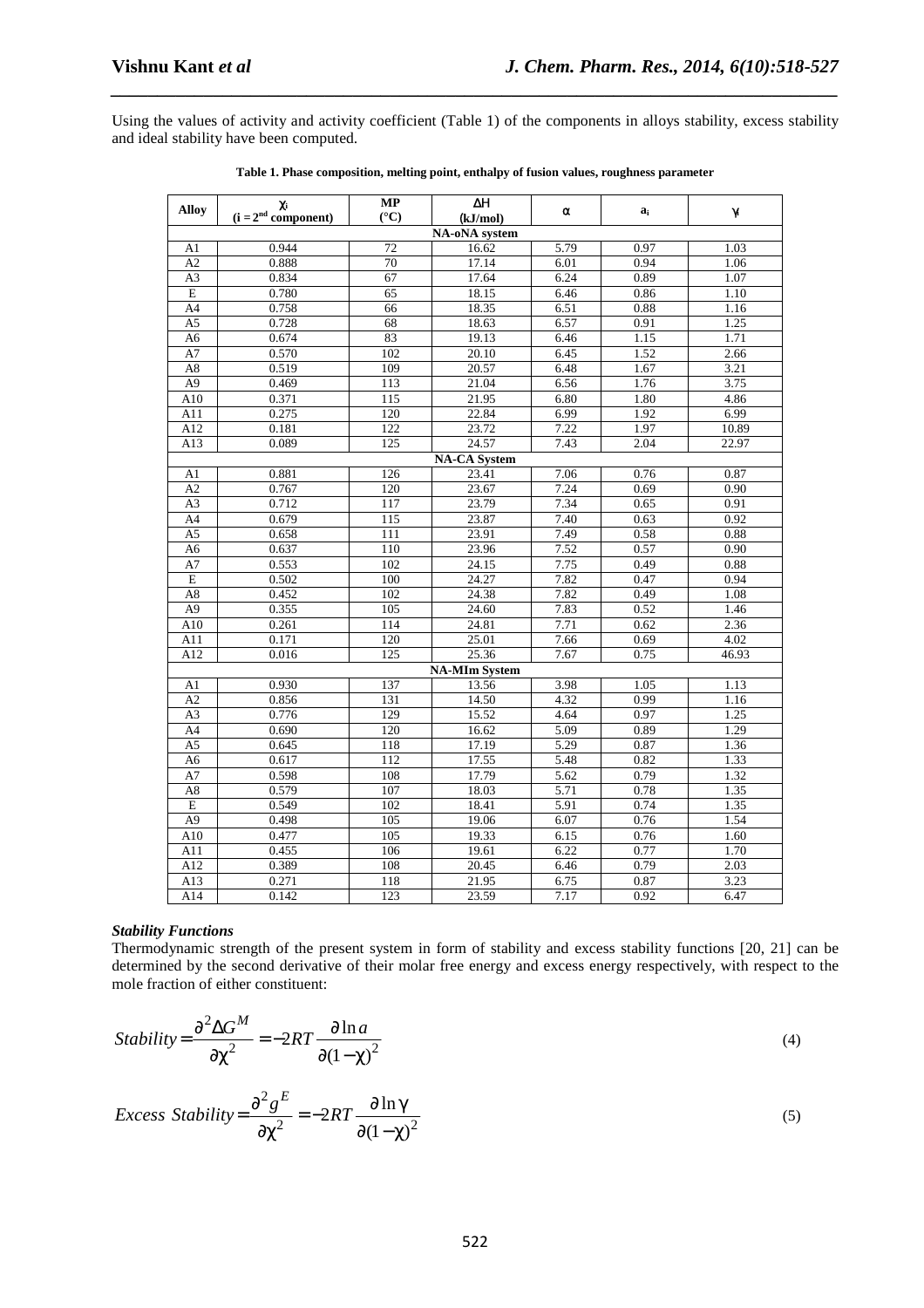.

These values may be calculated by multiplying the slope of lna vs  $(1 - \chi)^2$  and ln $\gamma$  vs  $(1 - \chi)^2$  plots with -2RT. The values of total stability to the ideal stability and defined as

*\_\_\_\_\_\_\_\_\_\_\_\_\_\_\_\_\_\_\_\_\_\_\_\_\_\_\_\_\_\_\_\_\_\_\_\_\_\_\_\_\_\_\_\_\_\_\_\_\_\_\_\_\_\_\_\_\_\_\_\_\_\_\_\_\_\_\_\_\_\_\_\_\_\_\_\_\_\_*

$$
Ideal Stability = \frac{RT}{\chi(1-\chi)}\tag{6}
$$

These values show the overall thermodynamic stability in the alloy. It is evident from the Figs. 4-6, that the negative value of stability, excess stability and ideal stability of binary alloys, predicts the stronger stabilization in the binary alloys. Values of stability, excess stability and ideal stability of eutectics of all systems are given in Table 2 and also eutectics and non-eutectics alloys are shown in figs 4-6 in the form of graph.

|                                                                                                                                                         | NA - MIm System                                              | $-6235.50$                                 | $-20764.22$                                                                        | 12591.93   |     |     |  |
|---------------------------------------------------------------------------------------------------------------------------------------------------------|--------------------------------------------------------------|--------------------------------------------|------------------------------------------------------------------------------------|------------|-----|-----|--|
|                                                                                                                                                         |                                                              | Fig. 4 Stability Function of NA-oNA System |                                                                                    |            |     |     |  |
| 40000.00<br>30000.00<br>20000.00<br>10000.00<br>0.00<br>J/mol<br>$-10000.00$<br>$-20000.00$<br>$-30000.00$<br>$-40000.00$<br>$-50000.00$<br>$-60000.00$ | 0.1<br>0.2<br>0                                              | 0.3<br><b>Mole fraction of NA</b>          | deal stability<br>$\leftarrow$ Stability<br><b>- Excess Stabiliy</b><br>0.5<br>0.4 | 0.6<br>0.7 | 0.8 | 0.9 |  |
| Fig. 6 Stability Function of NA-CA System                                                                                                               |                                                              |                                            |                                                                                    |            |     |     |  |
| 30000.00<br>20000.00<br>10000.00                                                                                                                        |                                                              |                                            |                                                                                    |            |     |     |  |
| 0.00<br><b>J/mol</b><br>$-10000.00$<br>$-20000.00$                                                                                                      | 0.1<br>0.2                                                   | 0.3                                        | 0.4<br>0.5                                                                         | 0.6<br>0.7 | 0.8 | 0.9 |  |
| $-30000.00$<br>$-40000.00$<br>$-50000.00$                                                                                                               | <b>+</b> stability<br>- excess stability<br>-adeal stability |                                            |                                                                                    |            |     |     |  |
| $-60000.00$                                                                                                                                             |                                                              |                                            | <b>Mole Fraction of NA</b>                                                         |            |     |     |  |

**Table 2. Values of Stability, Excess stability and Ideal stability of Binary System** 

**NA – oNA System** 5620.26 -9385.84 16376.06<br>**NA – CA System** -3101.12 -15505.61 12404.69

**Excess Stability (J/mol)** 

**Ideal Stability (J/mol)** 

**(J/mol)** 

**Eutectic of Alloys Stability** 

**NA – CA System**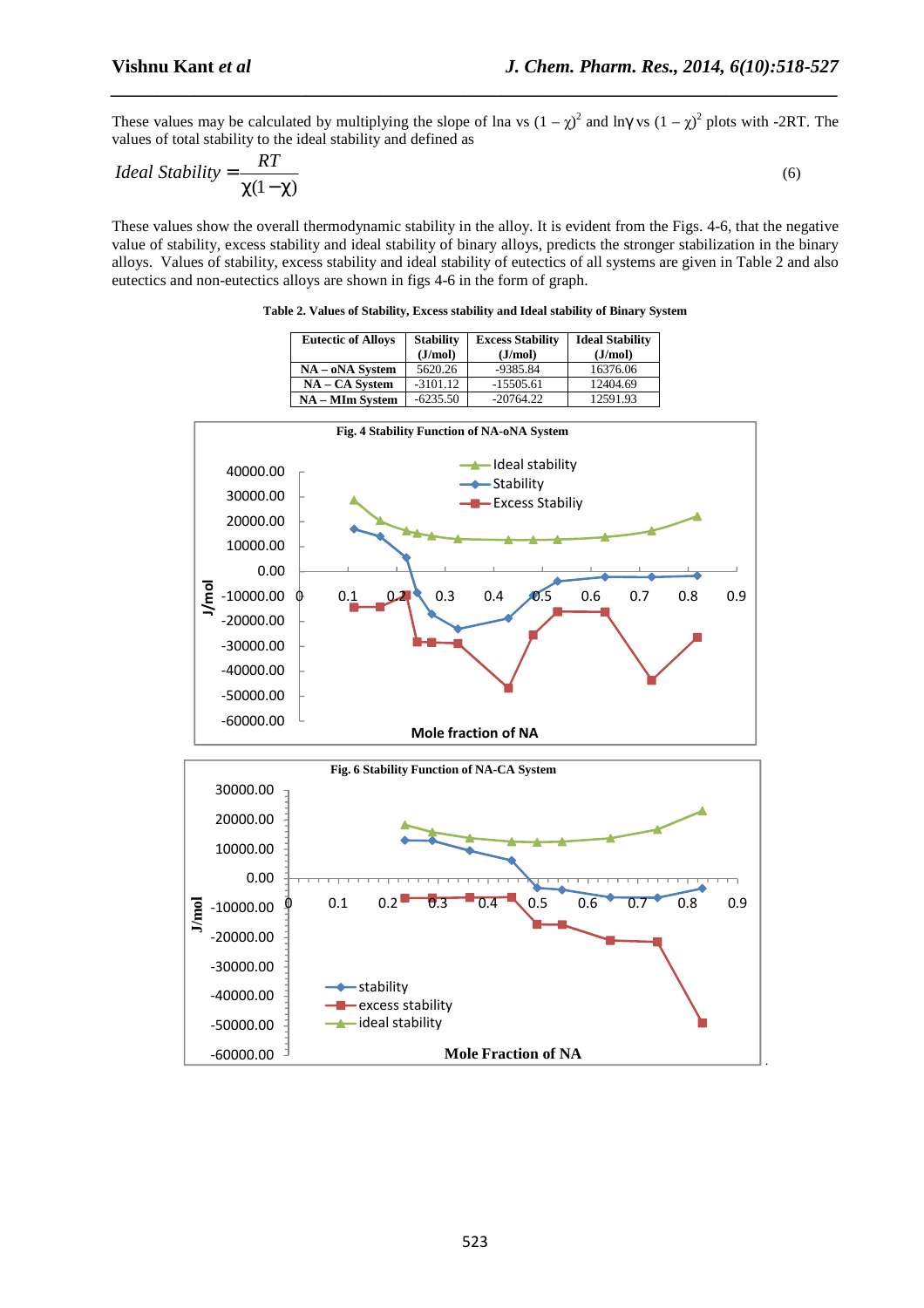

### *Microstructure of pure components and eutectic*

It is well known that in polyphase materials the microstructure gives the information about shape and size of the crystals and it is important in deciding its mechanical, electrical, magnetic and optical properties of material. The science of growth has been developed on the foundation of thermodynamics, kinetics, fluid dynamics, crystal structures and interfacial sciences. The solid-liquid interface morphology can be predicted from the value of the entropy of fusion. According to Hunt and Jackson [22], the type of growth from a binary melt depends upon a factor α, defined as:

$$
\alpha = \xi \frac{\Delta H}{RT} = \xi \frac{\Delta S}{R}
$$
 (7)

where ξ is a crystallographic factor depending upon the geometry of the molecules and has a value less than or equal to one. ∆S/R (also known as Jackson's roughness parameter α) is the entropy of fusion (dimensionless) and R is the gas constant. When  $\alpha$  is less than two the solid-liquid interface is atomically rough and exhibits non-faceted growth. The value of Jackson's roughness parameter ( $\Delta S/R$ ) is given in Table 1. The computed  $\alpha$  values of pure NA, oNA, CA and MIm are of the order of 7.62, 5.58, 6.71 and 3.76, respectively revealing the faceted morphology of the binary composite material. For the entire alloy of all the systems, the  $\alpha$  values [23] were found to be greater than 2 which indicate the faceted growth proceeds in all the cases.

The microstructure of pure components NA, oNA, CA and MIm and its eutectics are shown in Fig. 7-13. The microstructure obtained for the eutectics are of thinly branched, interdendritic, complex regular and irregular type whereas the microstructure obtained for components are of complex and irregular type. A prediction of microstructure [24] (given in Table 3) of eutectics can be made from Spengler's equation [25].

$$
\theta = \frac{T_1 - T_E}{T_2 - T_E} \tag{8}
$$

where  $T_I$  and  $T_2$  are the melting temperature of low melting and high melting components, respectively, while  $T_E$  is the eutectic temperature. Normal eutectics are formed as θ lies between 0.1 and 1.0. However, a value between 0.01 and 0.1 indicates anomalous structure, while a divorced structure prelives for  $\theta$  less than 0.01. According to Podolinsky et al. [26], the surface roughness factor of one component increases or decreases under the influence of another component in a binary eutectic, as a result which the structure of eutectic becomes regular. The  $\alpha$  factor of either eutectic phase decreases under the influence of having components of opposite eutectic phases, where anomalous eutectics can be formed. The microstructure of eutectic NA-oNA system having 0.780 mole fraction of second component shows a sharp radial growth (Fig. 11) from the nucleating centre. The nodules of low melting constituent phase is being radiated outward from the centre of other eutectic phase and grows normal to solidification interface. The microstructure of eutectic of NA-CA system (Fig. 12) containing 0.502 mole fraction of CA shows conglomerate morphology. It is formed as a result of separate growth of eutectic phases. In this morphology there is co-existence of eutectic phases in a particular region. This may be due to difference of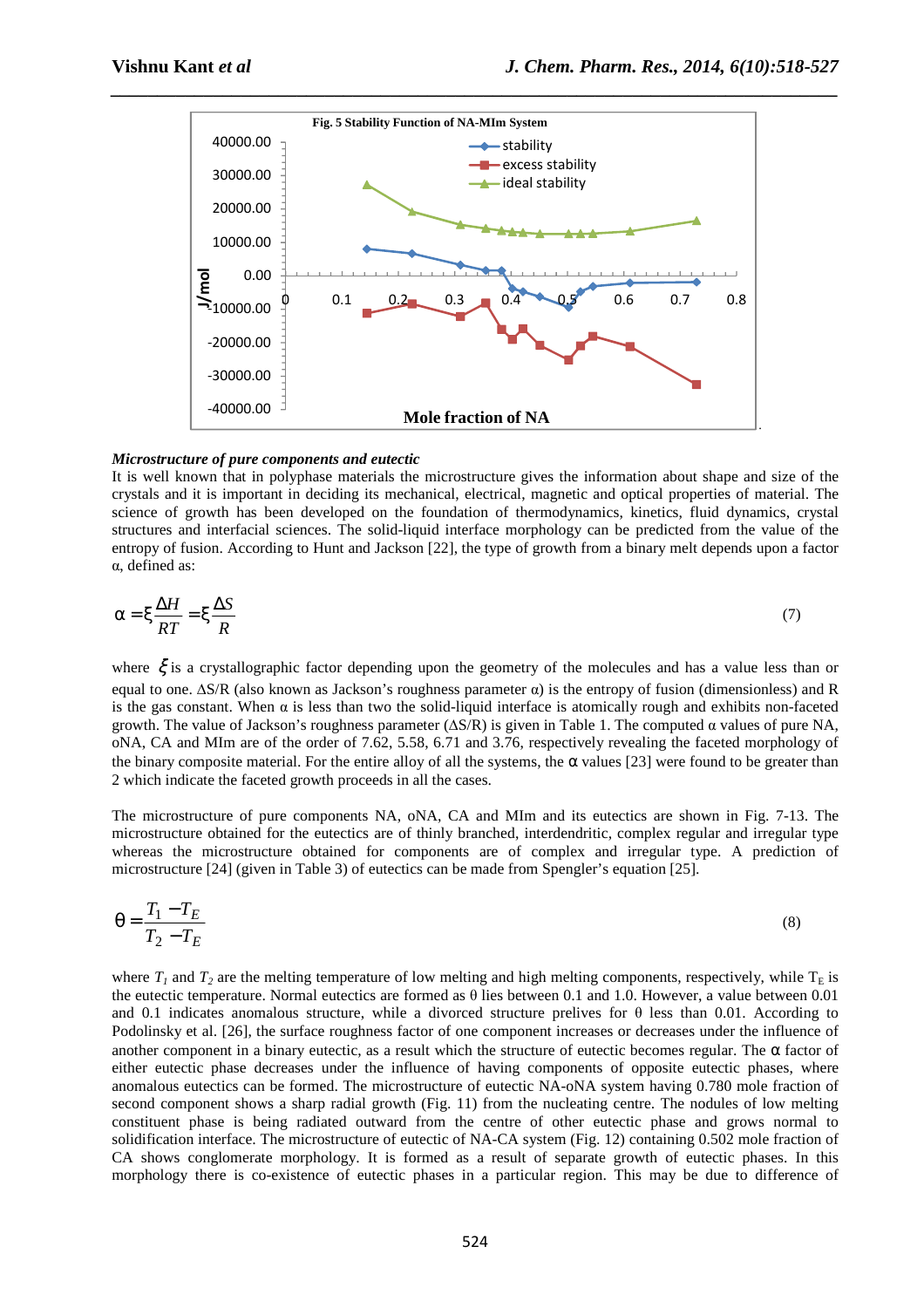undercooling and growth rate of the phases and leading of one of phases followed by other phase in the eutectic. The microstructure of eutectic of NA-MIm system containing 0.549 mole fraction of MIm (Fig. 13) shows complex regular morphology. It is observed as a result of an energy barrier that exists for the addition of new solid layer during solidification which proceeds by the lateral movement of steps across a specific crystallographic facet plane.

*\_\_\_\_\_\_\_\_\_\_\_\_\_\_\_\_\_\_\_\_\_\_\_\_\_\_\_\_\_\_\_\_\_\_\_\_\_\_\_\_\_\_\_\_\_\_\_\_\_\_\_\_\_\_\_\_\_\_\_\_\_\_\_\_\_\_\_\_\_\_\_\_\_\_\_\_\_\_*

| System                         | θ     | Computed Microstructure | <b>Observed Microstructure</b> |
|--------------------------------|-------|-------------------------|--------------------------------|
| 8. NA – oNA System<br>Eutectic | 0.143 | Regular                 | Sharp radial growth            |
| 4. NA – CA System<br>Eutectic  | 0.875 | Regular                 | Conglomerate                   |
| 6. NA – MIm System<br>Eutectic | 0.634 | Regular                 | Complex regular                |

**Table 3. Com Computed and observed microstructure of eutectics** 



the first of the company of the company of the company of the company of the company of the company of the company of



**Fig. 8 Microstructure of Pure o-Nitroaniline (oNA) x 50** 

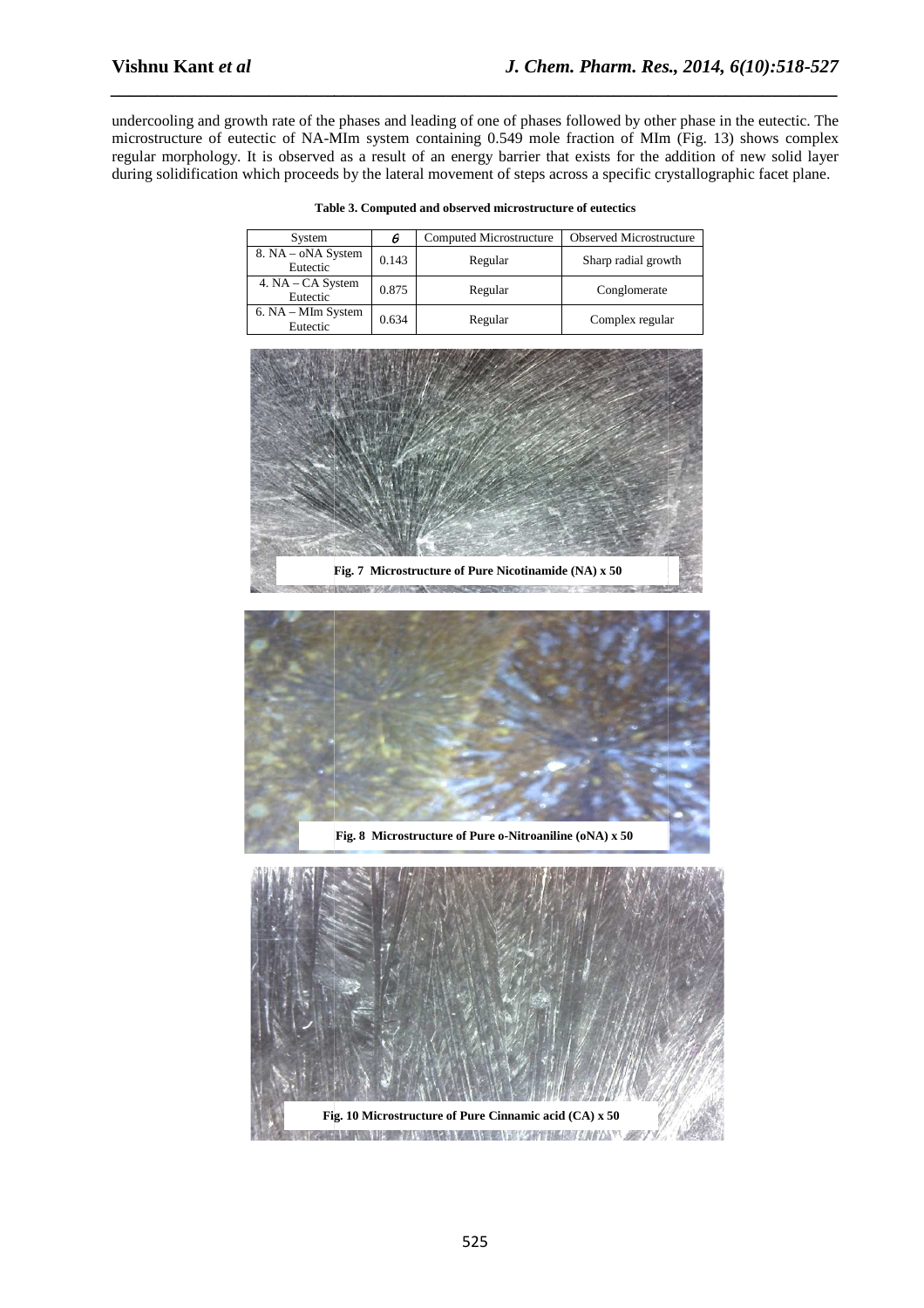